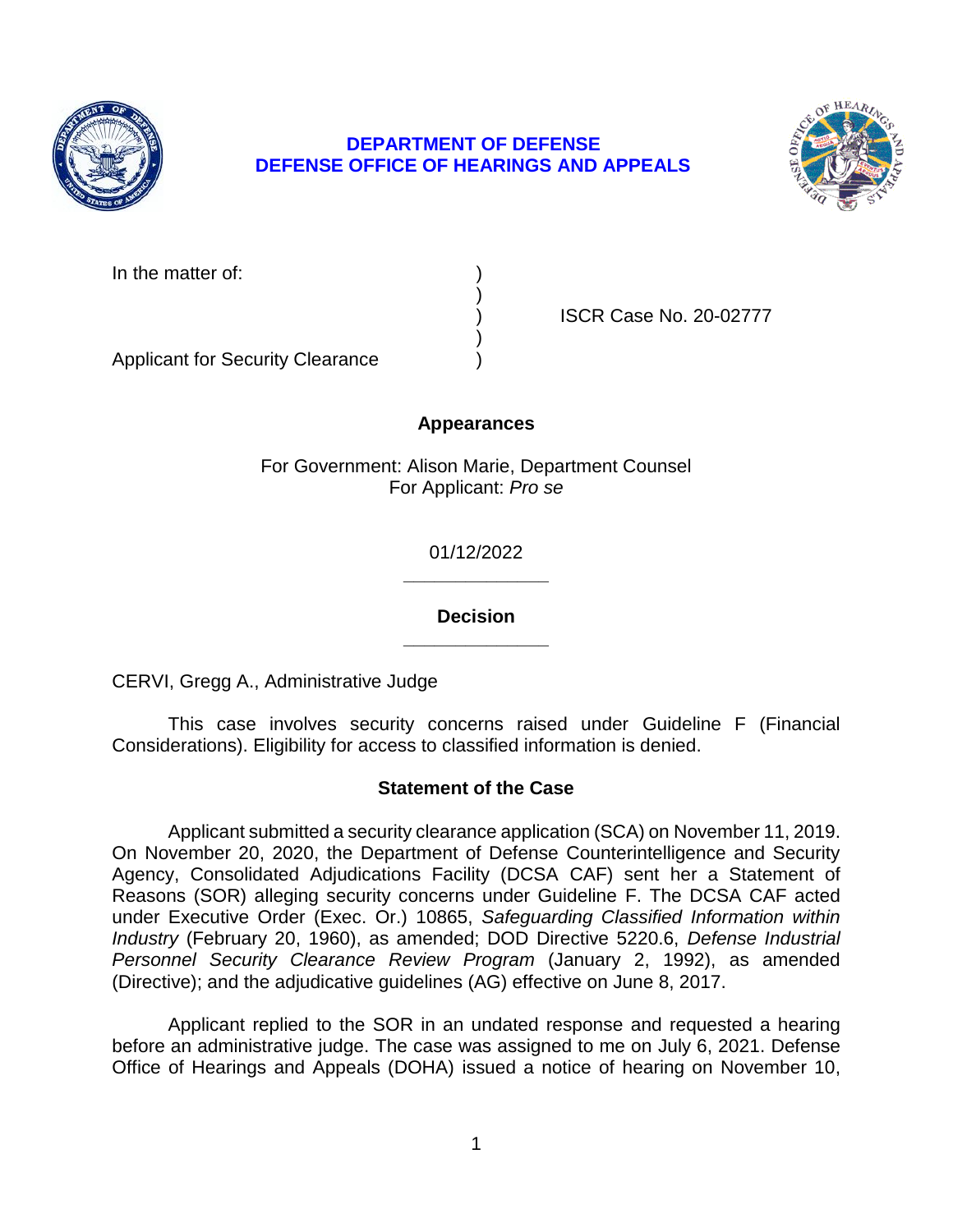2021, scheduling the hearing via an online video platform for December 1, 2021. The hearing was convened as scheduled.

 Government Exhibits (GE) 1, 3 and 4 were admitted into evidence without objection. Applicant objected to GE 2 (personal subject interview summary) pending her review post hearing and acknowledgement. The objection was sustained, and Applicant did not withdraw her objection post hearing. Department Counsel withdrew a credit bureau report at the hearing. Applicant testified but had no exhibits to submit. The record evidence. Applicant submitted Applicant Exhibit (AE) A, which included an email and a credit repair law firm, engaged by Applicant. DOHA received the hearing transcript on was held open until December 31, 2021, to permit Applicant to submit documentary several copies of a November 2021 case management summary and credit reports from December 8, 2021.

#### **Findings of Fact**

 employed from September 2019 to December 31, 2021. Applicant graduated from high school in 1980, and completed some college credits. She married in 1981 and divorced in 1989. She remarried in 1992, but her spouse is intermittently involved in her life since 2017 and does not contribute to the household finances. Applicant lives with her granddaughter (20 years old) and great grandson (two years old). She has never held a Applicant is a 59-year-old risk security officer for a government contractor, security clearance.

 admitted all of the SOR allegations with explanations. She essentially turned her financial delinquencies over to a credit repair law firm, who has submitted challenges to certain or early 2021, and pays them \$59 per month. The post-hearing documents submitted by Applicant include a November 2021 case management statement and credit reports, and note challenges submitted to creditors and credit bureaus but does not list the basis for the disputes or conclusively show resolution of debts as a result of the disputes. There is The SOR alleges under Guideline F that Applicant owes approximately \$50,408 in eight delinquent debts. The government's exhibits support the SOR allegations. Applicant debts to creditors and the credit reporting agencies. She testified that she began in 2020 insufficient evidence of settlements or payments made toward debt resolution.

 Applicant admitted to a history of delinquent debts of which she is unable to pay, and has no intention to pay debts listed in the SOR. She testified that three large debts resulted from vehicle loan defaults after repossessions (SOR ¶¶ 1.b, 1.d, and 1.h). She cosigned for her children or husband on two loans in possibly 2010 and 2013 (she is unsure of when and for whom the loans were made), and the third loan was for her own vehicle purchase in about 2018 that was repossessed a year later.

 Applicant has struggled to manage her family finances with her \$15 per hour pay with limited overtime. Her granddaughter earns \$5 per hour plus tips, and has medical issues. Applicant lost some work due to the COVID-19 pandemic and she testified that she carries about \$8,000 in delinquent credit card debt. She owns a home valued at about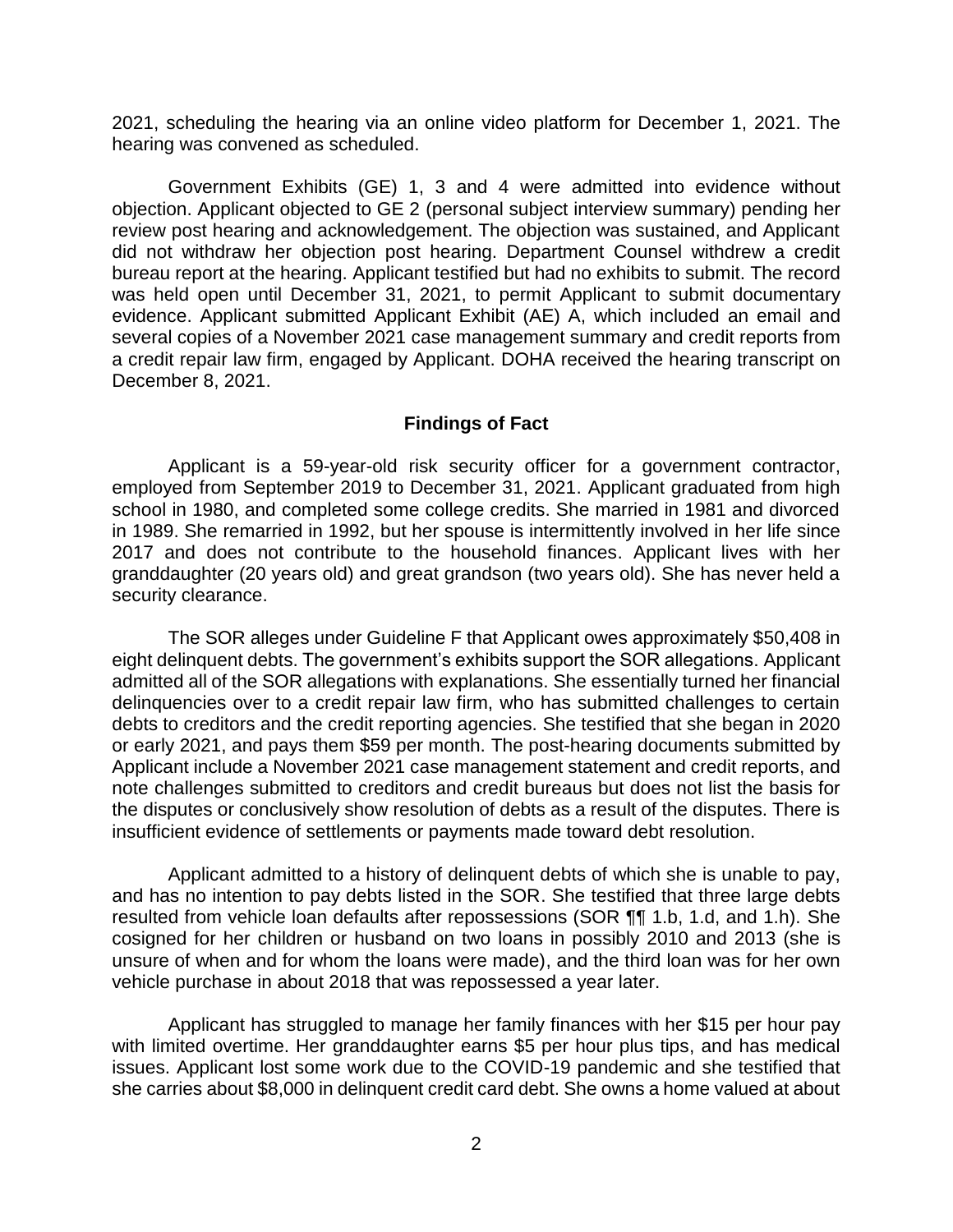\$150,000, but has little equity because of previous refinancing and a mortgage modification. She has about \$80,000 in retirement funds, and about \$625 in available cash. Applicant has not had financial counseling, and testified that she has a very small net monthly remainder after paying expenses.

 Applicant disclosed in testimony that she received a notice from the IRS of an approximately \$5,000 federal tax debt. She hired a nationally advertised tax relief company to interact with the IRS, and paid \$2,000 plus \$200 per month for six months the IRS herself. This information was not alleged in the SOR and will not be considered for disqualifying purposes, but may be considered when making a credibility determination, in the application of mitigating conditions, and in a whole-person analysis. toward that effort. She is unsure of the current status, and has not had discussions with

#### **Policies**

 "[N]o one has a 'right' to a security clearance." *Department of the Navy v. Egan*, 484 U.S. 518, 528 (1988). As Commander in Chief, the President has the authority to "control access to information bearing on national security and to determine whether an individual is sufficiently trustworthy to have access to such information." *Id.* at 527. The President has authorized the Secretary of Defense or his designee to grant applicants eligibility for access to classified information "only upon a finding that it is clearly consistent with the national interest to do so." Exec. Or. 10865 § 2.

 National security eligibility is predicated upon the applicant meeting the criteria contained in the adjudicative guidelines. These guidelines are not inflexible rules of law. Instead, recognizing the complexities of human behavior, an administrative judge applies these guidelines in conjunction with an evaluation of the whole person. An administrative administrative judge must consider a person's stability, trustworthiness, reliability, discretion, character, honesty, and judgment. AG ¶ 1(b). judge's overarching adjudicative goal is a fair, impartial, and commonsense decision. An

 The Government reposes a high degree of trust and confidence in persons with access to classified information. This relationship transcends normal duty hours and endures throughout off-duty hours. Decisions include, by necessity, consideration of the possible risk that the applicant may deliberately or inadvertently fail to safeguard classified information. Such decisions entail a certain degree of legally permissible extrapolation about potential, rather than actual, risk of compromise of classified information.

 Clearance decisions must be made "in terms of the national interest and shall in no sense be a determination as to the loyalty of the applicant concerned." Exec. Or. 10865 § 7. Thus, a decision to deny a security clearance is merely an indication the applicant has not met the strict guidelines the President and the Secretary of Defense have established for issuing a clearance.

Initially, the Government must establish, by substantial evidence, conditions in the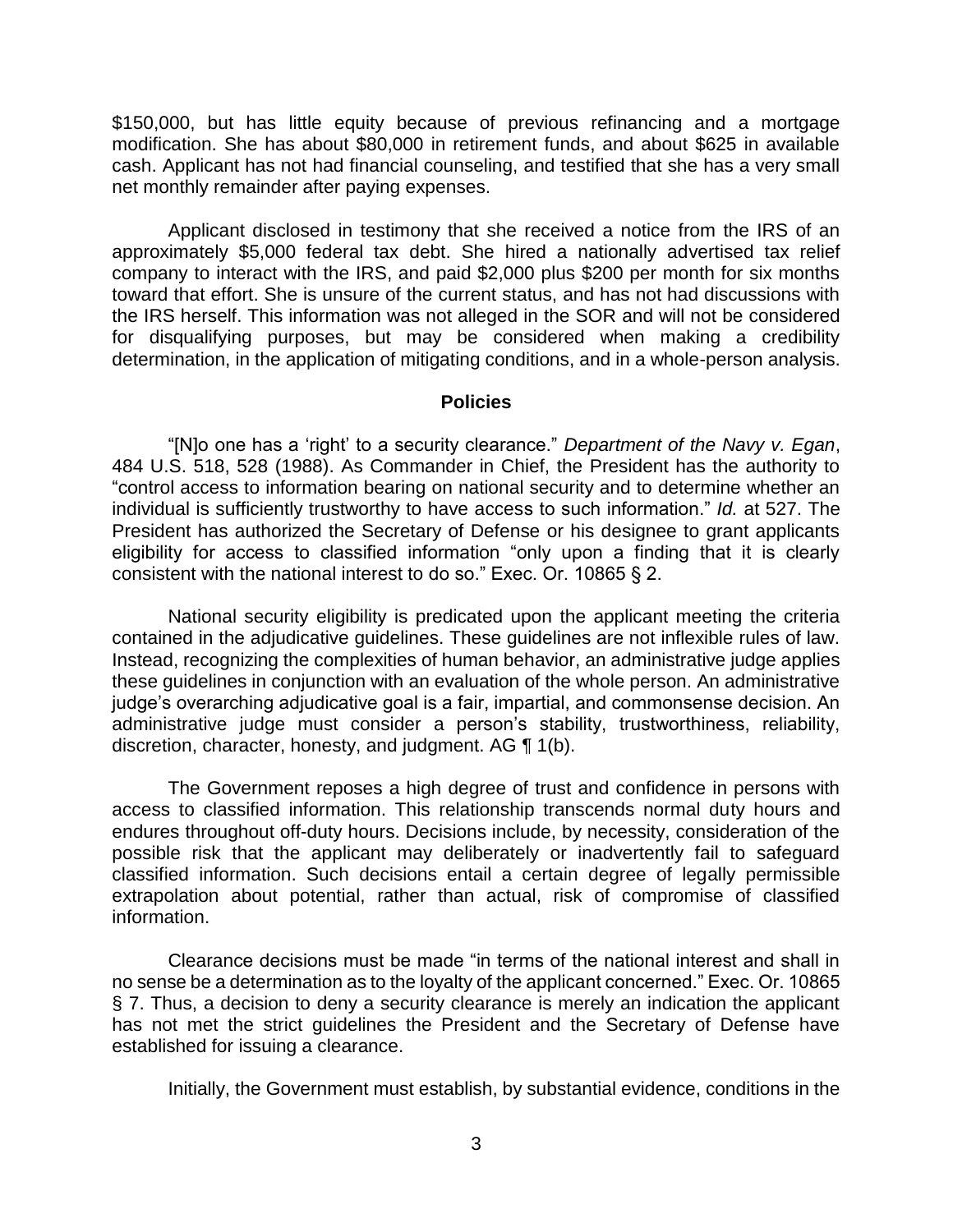personal or professional history of the applicant that may disqualify the applicant from being eligible for access to classified information. The Government has the burden of establishing controverted facts alleged in the SOR. *Egan*, 484 U.S. at 531. "Substantial evidence" is "more than a scintilla but less than a preponderance." *See v. Washington Metro. Area Transit Auth.*, 36 F.3d 375, 380 (4th Cir. 1994). The guidelines presume a nexus or rational connection between proven conduct under any of the criteria listed therein and an applicant's security suitability. *See, e.g.,* ISCR Case No. 12-01295 at 3 (App. Bd. Jan. 20, 2015).

 Once the Government establishes a disqualifying condition by substantial evidence, the burden shifts to the applicant to rebut, explain, extenuate, or mitigate the facts. Directive ¶ E3.1.15. An applicant has the burden of proving a mitigating condition, and the burden of disproving it never shifts to the Government. *See, e.g.,* ISCR Case No. 02-31154 at 5 (App. Bd. Sep. 22, 2005).

An applicant "has the ultimate burden of demonstrating that it is clearly consistent with the national interest to grant or continue his security clearance." ISCR Case No. 01- 20700 at 3 (App. Bd. Dec. 19, 2002). "[S]ecurity clearance determinations should err, if they must, on the side of denials." *Egan*, 484 U.S. at 531; *see,* AG ¶ 1(d).

#### **Analysis**

#### **Guideline F: Financial Considerations**

The security concern under this guideline is set out in AG ¶ 18:

Failure to live within one's means, satisfy debts, and meet financial obligations may indicate poor self-control, lack of judgment, or unwillingness to abide by rules and regulations, all of which can raise questions about an individual's reliability, trustworthiness, and ability to protect classified or sensitive information. . . .

The relevant disqualifying conditions under AG ¶ 19 include:

(a) inability to satisfy debts; and

(c) a history of not meeting financial obligations.

 Applicant's admissions, testimony, and the documentary evidence in the record are sufficient to establish the disqualifying conditions AG ¶¶ 19(a) and (c).

The following mitigating conditions under AG ¶ 20 are potentially relevant:

 (a) the behavior happened so long ago, was so infrequent, or occurred under such circumstances that it is unlikely to recur and does not cast doubt on the individual's current reliability, trustworthiness, or good judgment;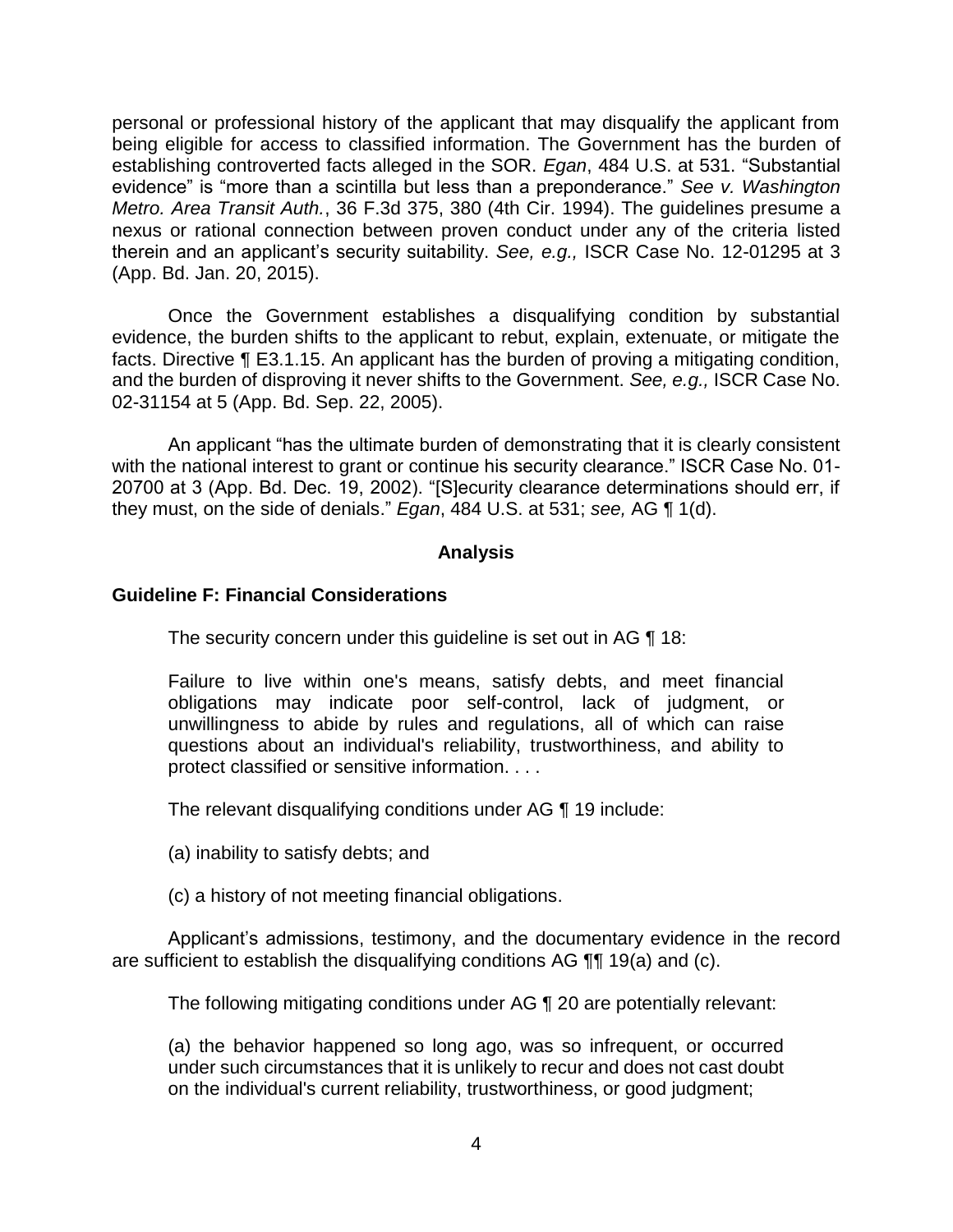(b) the conditions that resulted in the financial problem were largely beyond the person's control (e.g., loss of employment, a business downturn, unexpected medical emergency, a death, divorce or separation, clear victimization by predatory lending practices, or identity theft), and the individual acted responsibly under the circumstances;

(c) the individual has received or is receiving financial counseling for the problem from a legitimate and credible source, such as a non-profit credit counseling service, and there are clear indications that the problem is being resolved or is under control;

(d) the individual initiated and is adhering to a good-faith effort to repay overdue creditors or otherwise resolve debts; and

 (e) the individual has a reasonable basis to dispute the legitimacy of the proof to substantiate the basis of the dispute or provides evidence of actions past-due debt which is the cause of the problem and provides documented to resolve the issue.

 Applicant has a history of debt accumulation with little personal involvement in their resolution except for use of a credit repair firm to dispute debts. She attributes her financial difficulties to a low-paying job and responsibilities for her granddaughter and great grandson. Although she has employed a credit repair firm, she has shown little success in resolving her debts, and failed to show a legitimate basis to dispute the accounts. She has a history of financial irresponsibility as evidenced by cosigning loans for people without an intent or ability to pay, and for her own inability or unwillingness to pay a car loan and other debts. Her financial problems have been longstanding and remain a concern.

 A debt that became delinquent several years ago is still considered recent because "an applicant's ongoing, unpaid debts evidence a continuing course of conduct and, therefore, can be viewed as recent for purposes of the Guideline F mitigating conditions." ISCR Case No. 15-06532 at 3 (App. Bd. Feb. 16, 2017) (citing ISCR Case No. 15-01690 at 2 (App. Bd. Sept. 13, 2016)). Applicant has not shown a willingness or ability to address her debts despite a history of full employment since 2019. Understandably, she has little liquid financial assets available to pay debts. She has not consulted a financial counselor, and her credit repair firm has shown little tangible progress toward resolution of the SOR debts. Applicant's federal tax debt is unresolved, and may be considered in evaluating mitigating information and her overall financial responsibility.

 Applicant's financial status is minimally sufficient to meet her current monthly expenses. She is financially stretched and does not appear to have available assets to resolve her current delinquencies, or pay future obligations. Overall, I am not persuaded that she has exhibited financial responsibility and have significant doubts about her intent and willingness to resolve her debts now and in the future. No mitigating condition fully applies.